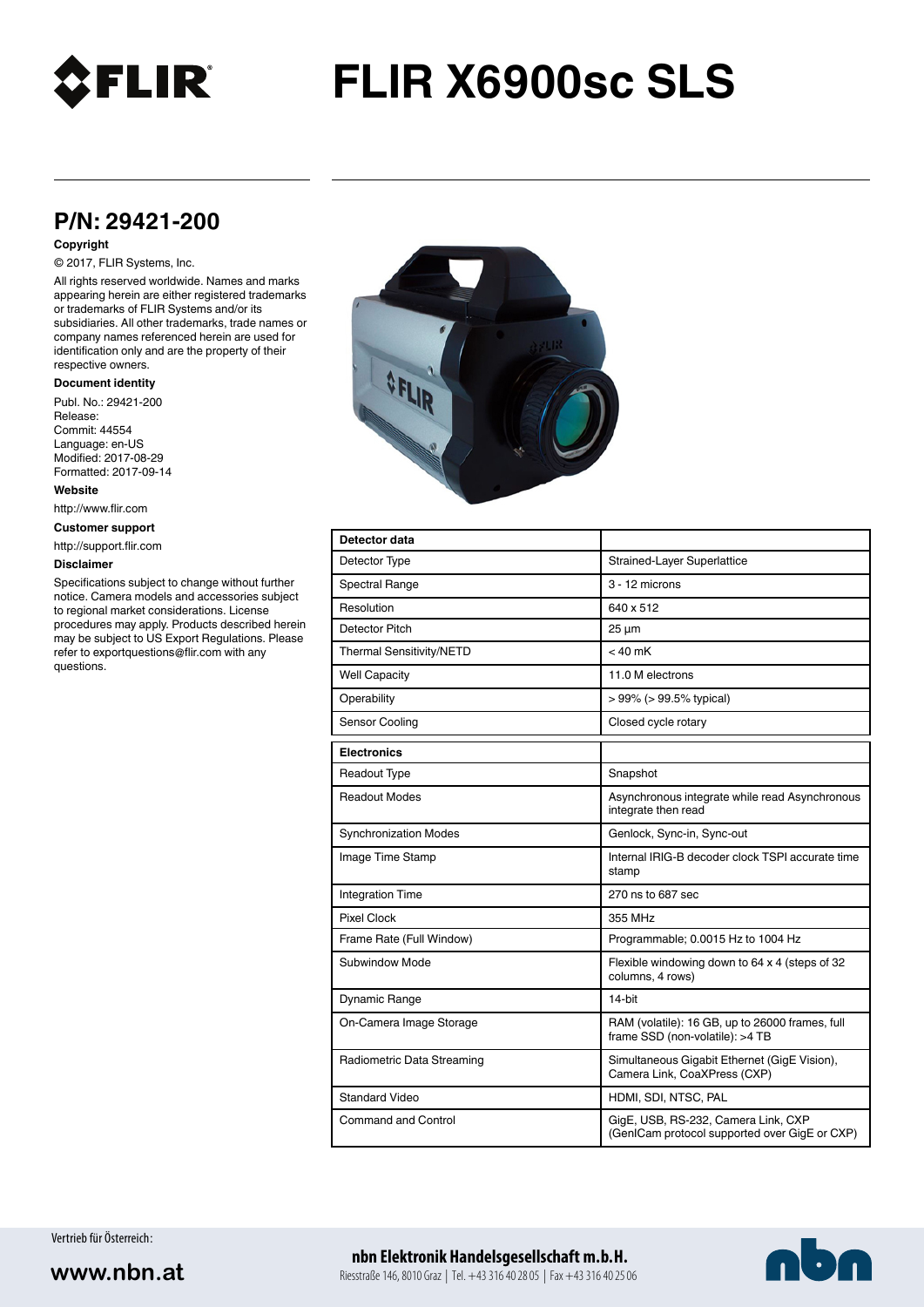

# **FLIR X6900sc SLS**

**P/N: 29421-200**

© 2017, FLIR Systems, Inc. #29421-200; r. /44554; en-US

| <b>Temperature Measurement</b>          |                                                                                                                       |
|-----------------------------------------|-----------------------------------------------------------------------------------------------------------------------|
| <b>Standard Temperature Range</b>       | No calibrations available                                                                                             |
| Optional Temperature Range              | No calibrations available                                                                                             |
| Accuracy                                | No calibrations available                                                                                             |
| <b>Optics</b>                           |                                                                                                                       |
| Camera f/Number                         | f/2.5                                                                                                                 |
| Available Lenses (Uses FLIR HDC Optics) | No lenses available                                                                                                   |
| Close-up Lenses/Microscopes             | No microscopes available                                                                                              |
| Lens Interface                          | FLIR HDC (4-tab bayonet)                                                                                              |
| Focus                                   | Manual                                                                                                                |
| Filtering                               | 4-position motorized filter wheel, standard 1-inch<br>filters                                                         |
| Image/Video Presentation                |                                                                                                                       |
| Palettes                                | Selectable 8-bit                                                                                                      |
| <b>Automatic Gain Control</b>           | Manual, Linear, Plateau equalization, ROI, DDE                                                                        |
| Overlay                                 | Customizable (IRIG-B, Date, Integration time,<br>Internal temp, Frame rate, Sync mode, Cooler<br>hours)               |
| Video Modes                             | HD: 720p/50/59.9 Hz, 1080p/25/29.9 Hz, SD:<br>NTSC, PAL                                                               |
| Digital Zoom                            | 1x, 4x, 4:3                                                                                                           |
| General                                 |                                                                                                                       |
| <b>Operating Temperature Range</b>      | -20°C to 50°C (-4°F to 122°F)                                                                                         |
| Shock/Vibration                         | 40 g, 11 msec 1/2 sine pulse/4.3 g RMS random<br>vibration, all 3 axes                                                |
| Power                                   | 24 VDC (< 50 W steady state)                                                                                          |
| Weight w/Handle, w/o Lens               | 6.35 kg (14 lbs)                                                                                                      |
| Size (L x W x H) w/o Lens, Handle       | 249 x 158 x 147 mm (9.8 x 6.2 x 5.8 in.)                                                                              |
| Mounting                                | 2 x 1/4 in. -20<br>$\bullet$<br>$1 \times 3/8$ in. -16<br>$\bullet$<br>4 x #10-24<br>Side: 3x 1/4 in. -20 (each side) |

**Supplies & accessories:**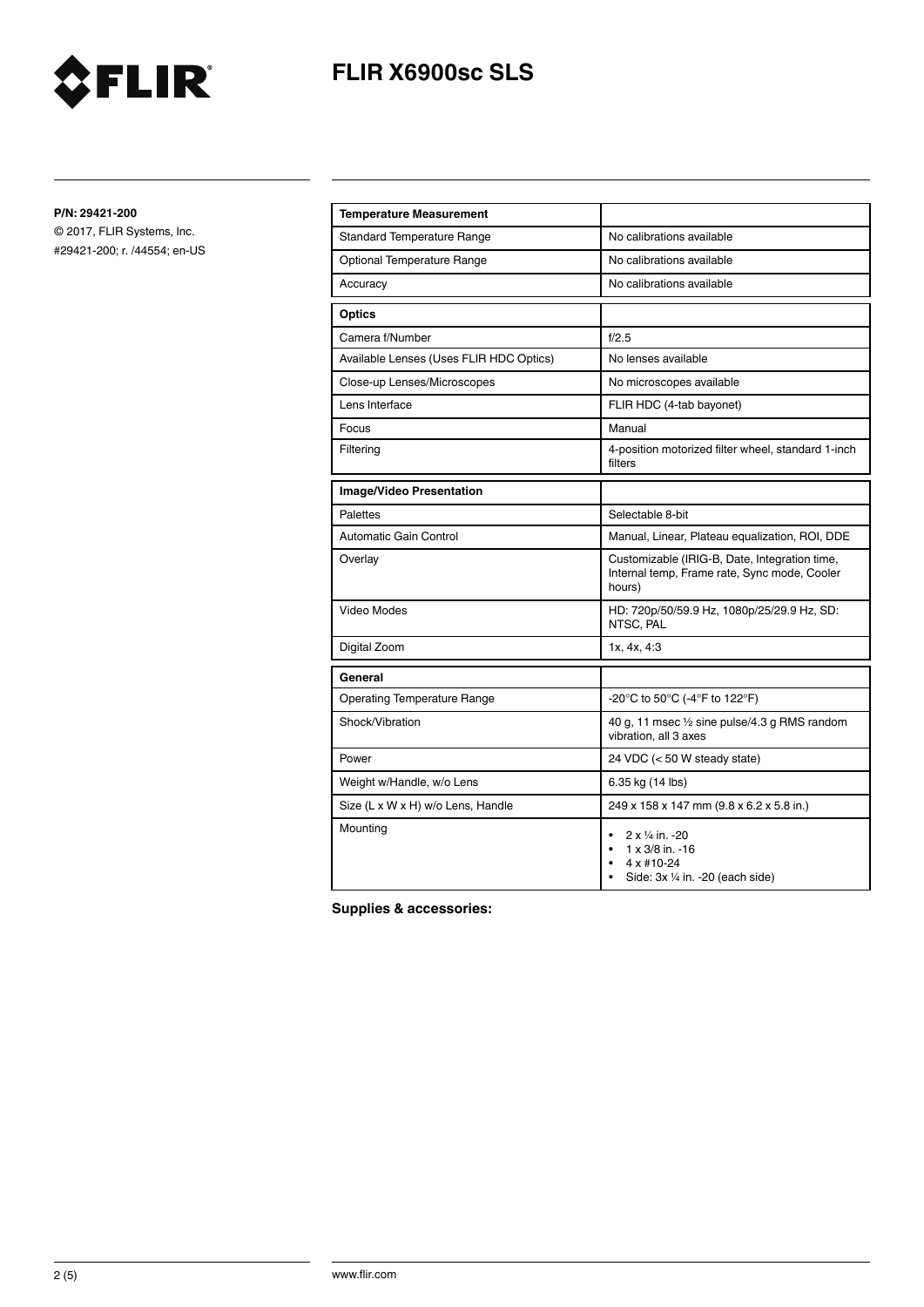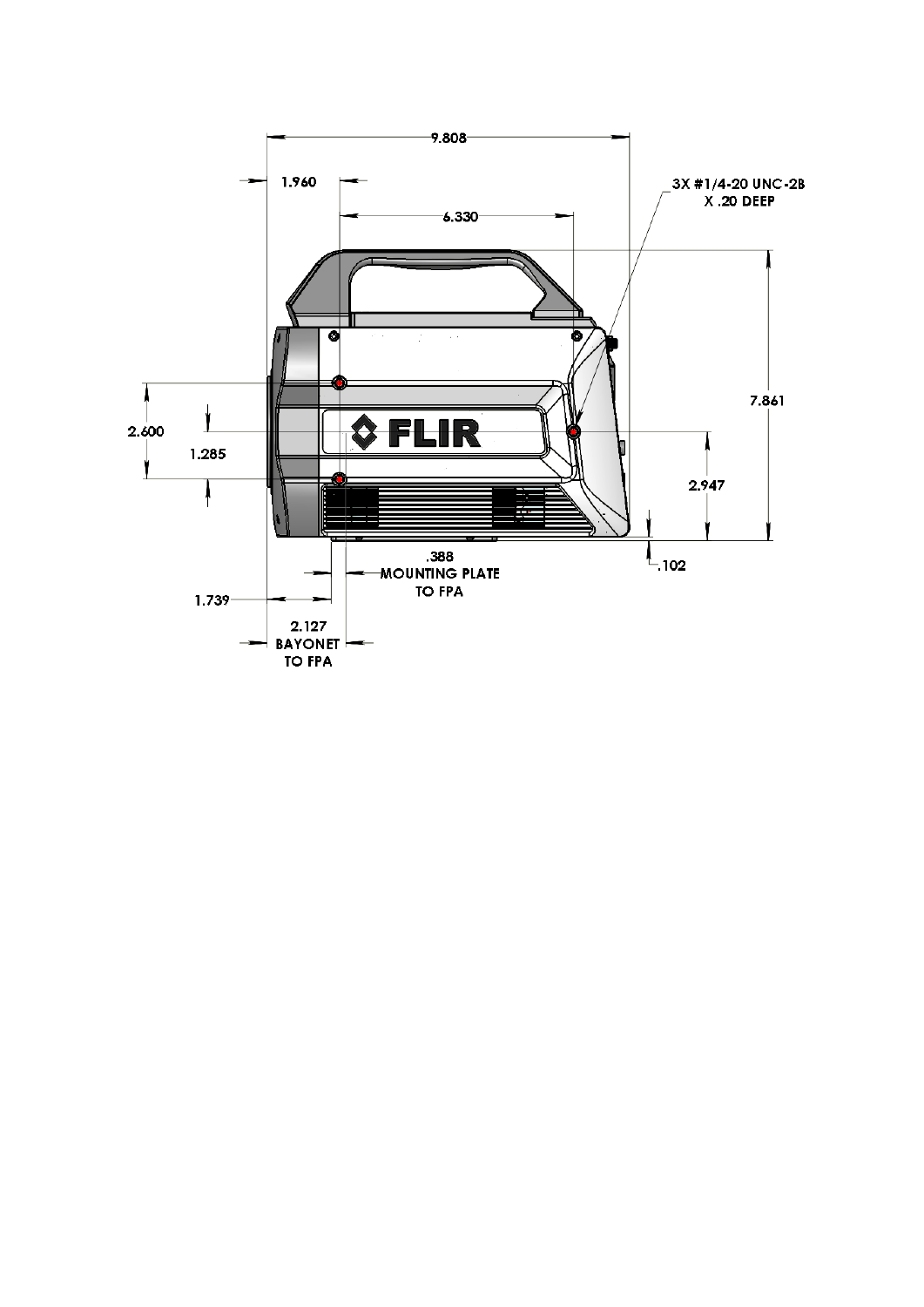